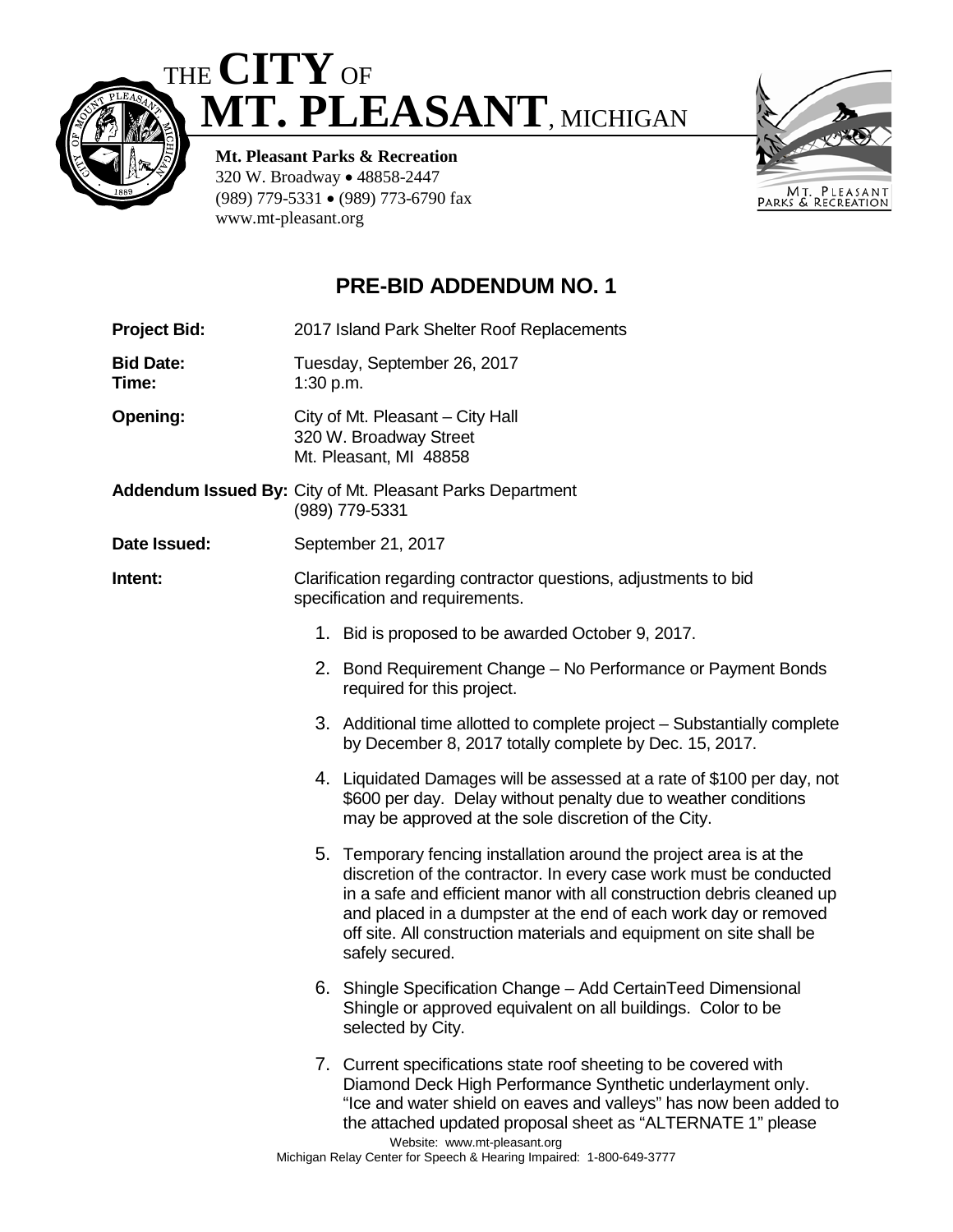Island Park Shelter Roof Replacements Bid date September 26, 2017 Page 2

> enter your price for adding ice and water shield on all eaves and valleys on both buildings.

- 8. On current specifications bullet point 1 of each shelter contains the following language: "Damaged and/or deteriorated rafter, truss, beams or columns members shall be updated with new materials sized to comply with current code." The intent of this language is to update any damaged and/or deteriorated rafter, truss, beams or column members to make them safer and longer lasting. To support this intent each bidder shall be allowed a \$1,000 allowance to make repairs to these items as needed on both buildings. See new bid proposal form attached to account for this update. Contractor and City will consult and agree on repairs in the field.
- 9. **Shelter #1** South Shelter Clarifications and updates
	- a. Siding Contractor will replace gable siding on area between upper and lower roofs only with painting done by City.
	- b. Sheeting Current spec calls for replacement of 1,960 sq.ft. of sheeting - all agree that this is more than needed. New specification calls for 10 - 4' by 8' sheets or 320 sq. ft.
	- c. Fascia Current spec calls for replacement of all 2" by 6" subfascia, this is more than needed. New specification calls for only 40 feet of 2" by 6" sub-fascia replacement. As stated previously all sub-fascia will be wrapped with 6" aluminum on shelter #1.
	- d. 6 x 6 posts at lower gable ends At pre-bid meeting discussion took place on 6" by 6" posts on bottom gable ends of building. Contractor will not be responsible for work to repair posts or end trusses on lower gable ends of this structure. City will repair at later date.
	- e. Ridge venting Currently there is ridge venting on this shelter; contractor shall include replacement of ridge vent for this shelter.
- 10. **Shelter #2** West Shelter Clarifications and updates
	- a. Siding Contractor will replace east and west gable siding and add or repair supporting lumber as needed.
	- b. Fascia Updated specification now calls for addition of **2" by 10"** treated lumber to be stained by City, no aluminum wrap required.
	- c. Sheeting Updated specification now calls for 1/2" OSB rated sheeting not 5/8".
	- d. Ridge venting Currently there is no ridge venting on this shelter; contractor shall not include ridge venting for this shelter.
	- e. Contractor shall straighten and align rafters, to the greatest extent possible, by jacking and adjusting roof members to create a straighter aesthetic along the roofline and eves.

**Bid Proposal:** Revised and attached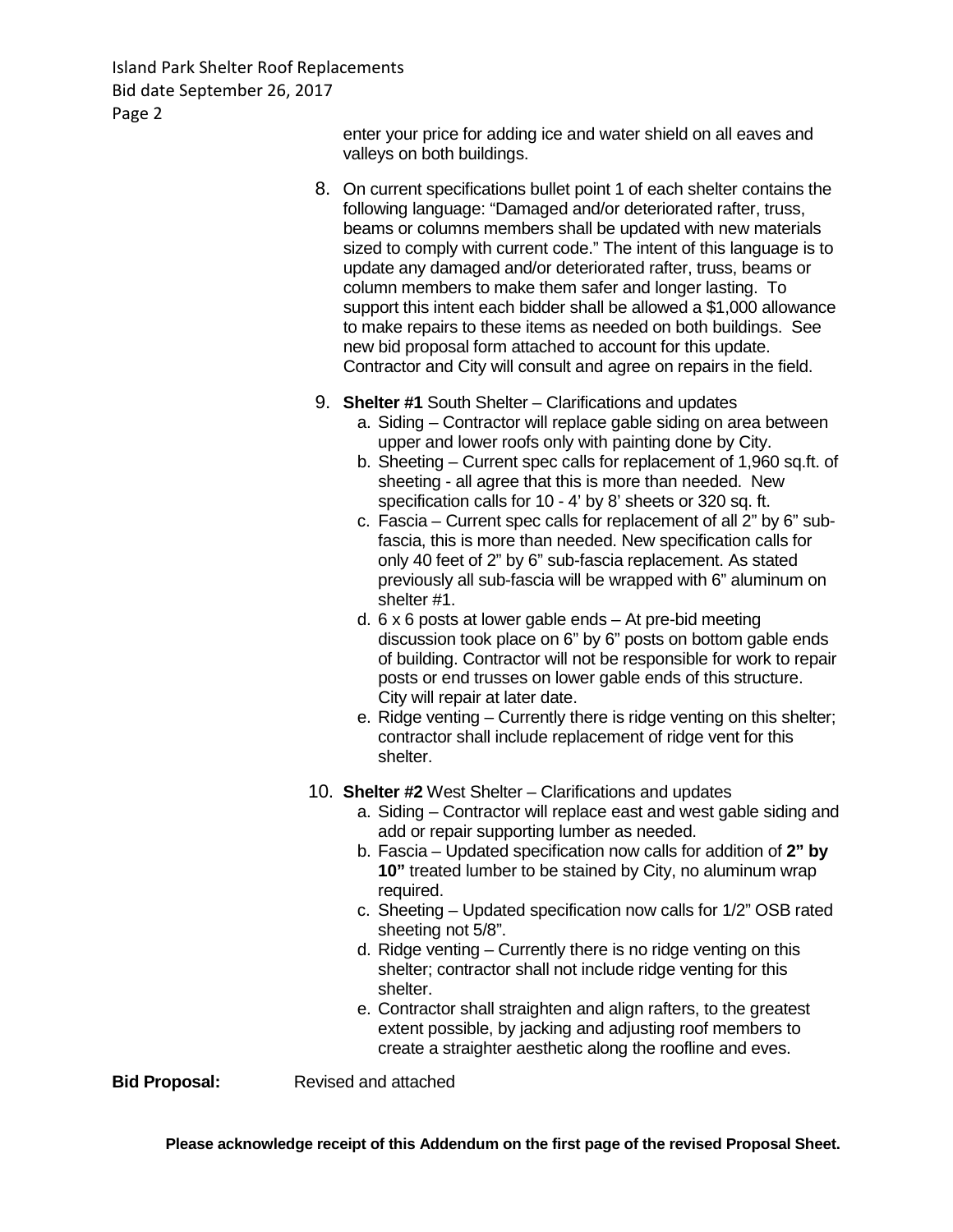## City of Mt. Pleasant, Michigan **BID PROPOSAL R E V I S E D**

2017 Island Park Shelter Roof Replacements

City Hall **City Hall City Hall City Hall City Hall City Hall City Hall City Hall City Hall City Hall City Hall City Hall City Hall City Hall City Hall City Hall City Hall City Hall City Ha** 320 W. Broadway Street Mt. Pleasant, MI 48858

TO: Office of the City Clerk BID DATE: September 26, 2017

The undersigned, as Bidder, hereby declares that this bid is made in good faith without fraud or collusion with any person or persons bidding of the same Contract; and has carefully read and examined the Contract Documents, including the Notice to Bidders, Instructions, Bond Forms, Technical and Detailed Specifications, and Contract Drawings, for the designated work and understands all of the same; that the bidder, or bidders representative, has made such a personal investigation at the site as is necessary to determine the character and difficulties attending the execution of the proposed work; and he proposes and agrees that if this Proposal is accepted, bidder will contract with the Owner in the form of the Contract hereto annexed, to provide necessary machinery, tools, apparatus and other means of construction, including utility and transportation services, necessary to do all the work and furnish all the materials and equipment specified or referred to in the Contract Documents, including Addenda No. \_\_, \_\_, and \_\_, in the manner and time therein prescribed, and according to the requirements of the Owner as therein set forth to furnish Contractor Bonds and Insurance required of the Contractor by the Contract Documents, and that the bidder will take in full payment therefore the prices set forth in the following Proposal.

The Bidder understands that the Owner reserves the right to reject any or all bids and to waive any irregularities in the bidding.

The Bidder agrees that his bid shall be good and may not be withdrawn for a period of sixty (60) calendar days after the scheduled closing time for receiving the bids.

Upon receipt of a written Notice of Award of the Bid, the Bidder shall execute the formal Contract Agreement attached hereto within ten (10) days and shall deliver to the Owner a Surety Bond or Bonds required. In the event the Contract and Bond are not executed within the time above set forth, the Bid Deposit attached in the sum of five percent (5%) of the Bid Proposal shall become the property of the Owner as liquidated damages for the delay and additional expense to the Owner caused thereby.

The Bidder hereby agrees to commence work under this Contract on or before the date to be specified in the written "Notice to Proceed" executed by the Owner and to fully complete the project as stipulated in the Special Conditions of these Specifications. The Bidder further agrees to pay as liquidated damages the sum indicated in the Special Conditions for each consecutive calendar day thereafter, until substantial completion, that is when all work items in the proposal are complete and notification of substantial completion of work items and final quantities is given to the Director of Parks and Public Spaces by the contractor.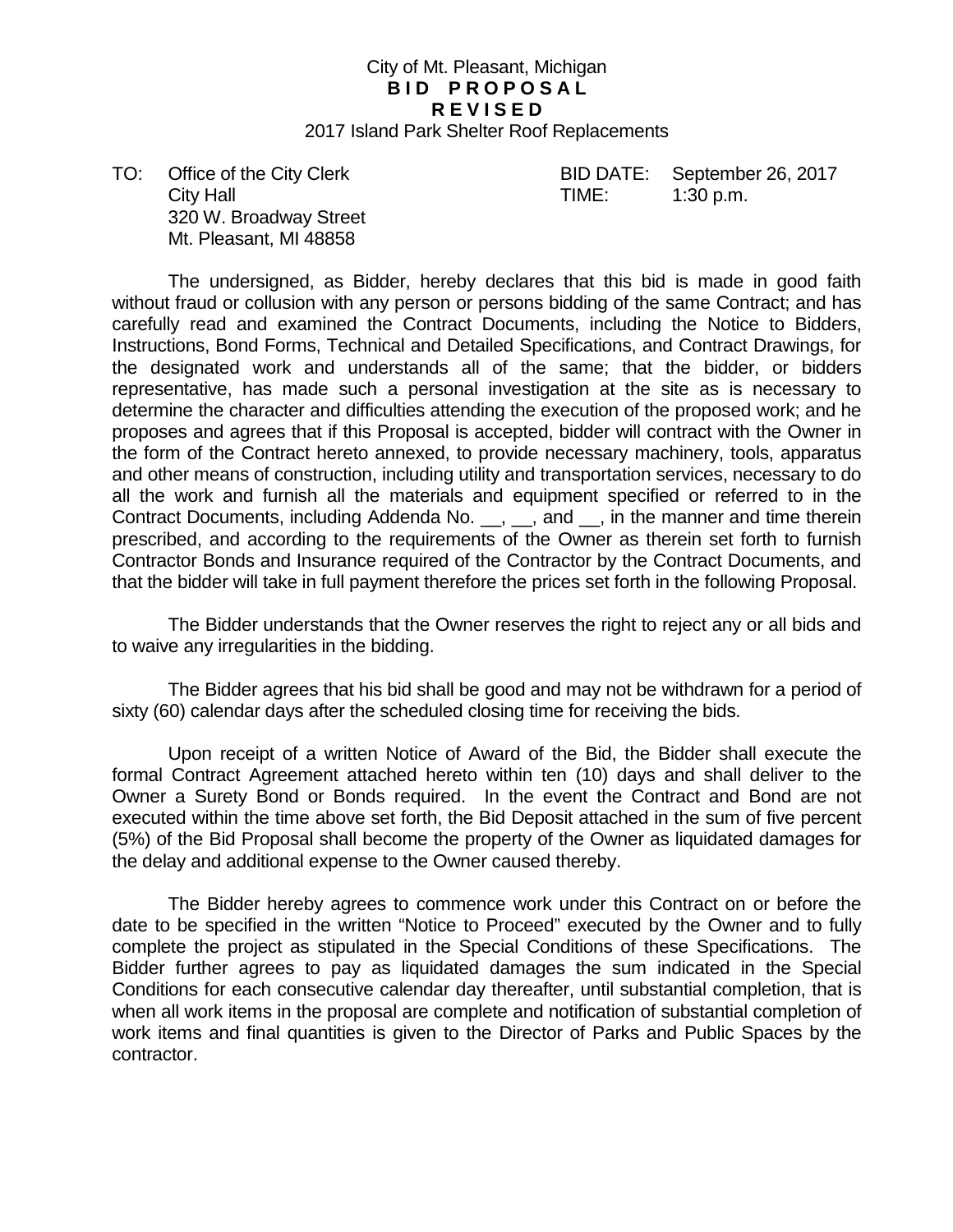The prices below shall include all labor, materials, overhead, profit, insurance, etc., to cover the finished work specified, and the Bidder agrees to perform all of the work described in the updated specifications and/or shown on the Plans for the following pricing:

## **BASE BID**

| <b>DESCRIPTION</b>                                                                                                                                                                                                                                                                                                                                                                                                                                                                                   | <b>QTY</b> | <b>UNIT</b>                                   | <b>UNIT COST</b> |                | <b>TOTAL</b>  |
|------------------------------------------------------------------------------------------------------------------------------------------------------------------------------------------------------------------------------------------------------------------------------------------------------------------------------------------------------------------------------------------------------------------------------------------------------------------------------------------------------|------------|-----------------------------------------------|------------------|----------------|---------------|
| Roof Replacements for two large picnic<br>shelters at Island Park including stripping<br>existing roof materials with partial subsurface<br>re-sheet, truss repair, fascia repair, and full<br>re-shingle and drip edge replacement per<br>updated specifications.<br>NOTE: Add \$1,000 allowance for repairs/updates<br>to any damaged and/or deteriorated, rafter, truss,<br>beams or column members as outlined in<br>Addendum no.1. Price written here is inclusive of<br>the \$1,000 allowance. | 1          | <b>LSUM</b>                                   |                  | $\mathfrak{L}$ |               |
|                                                                                                                                                                                                                                                                                                                                                                                                                                                                                                      |            |                                               |                  | and            | /100 Dollars. |
| (Total Base Bid Written Amount)                                                                                                                                                                                                                                                                                                                                                                                                                                                                      |            |                                               |                  |                |               |
| <b>Additional BASE BID Cost Information</b>                                                                                                                                                                                                                                                                                                                                                                                                                                                          |            |                                               |                  |                |               |
| <b>DESCRIPTION</b><br>Only damaged sheeting needs to be replaced                                                                                                                                                                                                                                                                                                                                                                                                                                     | <b>QTY</b> | <b>UNIT</b>                                   | <b>UNIT COST</b> |                | <b>TOTAL</b>  |
| for Shelter 1 (South Shelter). Updated<br>specifications call for 320 sq. ft. amount of<br>replacement sheeting to fix roof. If additional<br>1/2 inch sheeting is needed for Shelter 1 repair<br>please indicate, cost per sheet installed,<br>above the Base Bid amount.                                                                                                                                                                                                                           | Each       | $\frac{1}{2}$<br>$4 \times 8$<br><b>Sheet</b> | \$               | $\mathfrak{L}$ |               |
|                                                                                                                                                                                                                                                                                                                                                                                                                                                                                                      |            |                                               |                  | and            | /100 Dollars. |
| (Total Cost per installed sheet Written Amount)                                                                                                                                                                                                                                                                                                                                                                                                                                                      |            |                                               |                  |                |               |
| <b>ALTERNATE 1 BID</b>                                                                                                                                                                                                                                                                                                                                                                                                                                                                               |            |                                               |                  |                |               |
| <b>DESCRIPTION</b>                                                                                                                                                                                                                                                                                                                                                                                                                                                                                   | <b>QTY</b> | <b>UNIT</b>                                   | <b>UNIT COST</b> |                | <b>TOTAL</b>  |
| Identify here your price for including Ice and<br>Water Shield on all eaves and Valleys both<br><b>Buildings</b>                                                                                                                                                                                                                                                                                                                                                                                     | 1          | <b>LSUM</b>                                   |                  | \$             |               |
|                                                                                                                                                                                                                                                                                                                                                                                                                                                                                                      |            |                                               |                  | and            | /100 Dollars. |
| (Total Cost per installed sheet Written Amount)                                                                                                                                                                                                                                                                                                                                                                                                                                                      |            |                                               |                  |                |               |
|                                                                                                                                                                                                                                                                                                                                                                                                                                                                                                      |            |                                               |                  |                |               |
| RESPECTFULLY SUBMITTED,                                                                                                                                                                                                                                                                                                                                                                                                                                                                              |            |                                               |                  |                |               |
| COMPANY NAME: DATE                                                                                                                                                                                                                                                                                                                                                                                                                                                                                   |            |                                               |                  |                |               |
|                                                                                                                                                                                                                                                                                                                                                                                                                                                                                                      |            |                                               |                  |                |               |
|                                                                                                                                                                                                                                                                                                                                                                                                                                                                                                      |            |                                               |                  |                |               |
|                                                                                                                                                                                                                                                                                                                                                                                                                                                                                                      |            |                                               |                  |                |               |
|                                                                                                                                                                                                                                                                                                                                                                                                                                                                                                      |            |                                               |                  |                |               |
|                                                                                                                                                                                                                                                                                                                                                                                                                                                                                                      |            |                                               |                  |                |               |